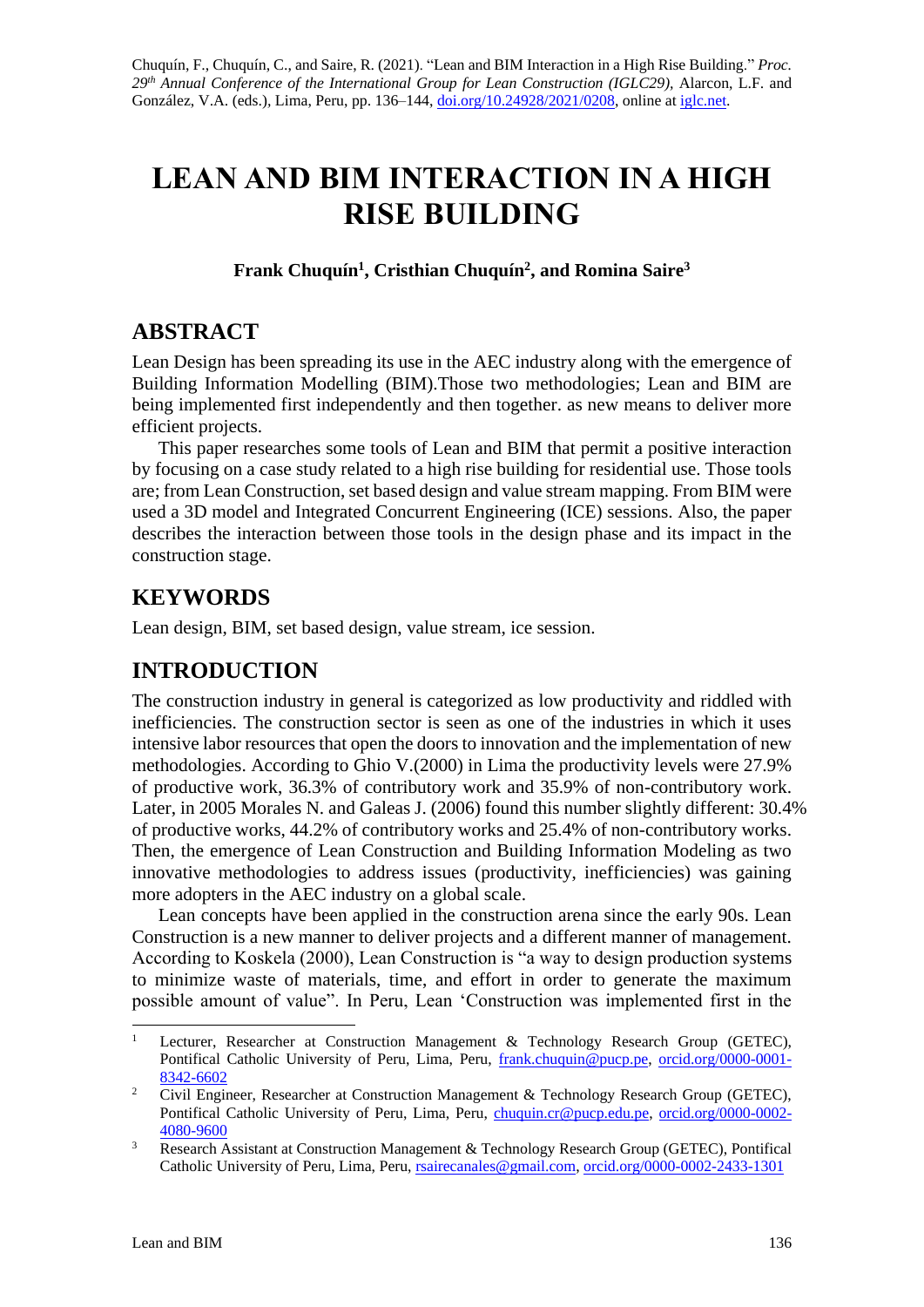operation phase by using Last Planner® System (LPS), but little by little the Peruvian AEC community started implementing Lean Project Delivery System (LPDS) and in particular Lean Design through the use of different tools such as set based design, target value design and value stream mapping in the design phase.

In Peru, BIM started its implementation in 2010 and according to Murguia (2017) it was found that 24.5% of Peruvian projects implement BIM. Nevertheless, it is useful to keep in mind that not only technology is the necessary element in order to reach a successful implementation, but also processes, organizations and people. Also, Eastman et al.(2008) points out that BIM impacts the role and process of design in three different manners: the way conceptual design can be performed, the use of BIM for design and analysis of building systems and finally its use in developing construction-level information. In particular, the use of 3D models as a manner to influence conceptual design is also a way to improve visualization between different stakeholders.

Each of one, Lean Design and Building Information Modeling can be implemented independently as it was at the outset of using one of them. Sacks et al.(2010) states that Lean is "a conceptual approach to project and construction management and BIM is a transformative innovation technology". Nevertheless, the synergy that can be created by implementing both of them in the same project has been analyzed in different researches. Zhang et al.(2017) states that the interaction of BIM with Lean Design establishes better communication in the work team. Consequently the quality of coordination and efficiency in project design is increased. . Moreover, based on a study of the interaction between Lean Design and BIM in 64 projects, Herrera et al.(2021) concluded that the tool with the most interaction and positive impact on Lean design processes is the BIM tool "Integrated concurrent session".

### **LITERATURE REVIEW**

### **LEAN CONSTRUCTION**

It is a methodology based on the application of the principles of the Toyota production systems as it was stated by Sacks et al. (2010). Lean looks for the reduction of waste and variability while increasing value to the customer linked to a continuous improvement in each process. But nothing all the above can be reached if there is a lack of commitment and accountability. Moreover, Lean construction put at the center the respect for people which for Seed et al. (2018) play a pivotal role in the implementation of Lean Construction.

### **LEAN DESIGN**

It is part of the Lean Project Delivery System (LPDS) which comprises five stages. Lean Design comes after project definition and before lean supply, lean assembly and use. Lean design comprises three processes: design concepts, process design and product design. LPDS aims to create a strong relationship between the roles of designers and builders.

### **SET BASED DESIGN**

It is a tool of Lean Design in which the objective is to generate sets, different alternatives or solutions in order to evaluate them and to choose the most optimal according to the conditions of satisfaction or criteria. According to Hill et al. (2016) multiple options must be explored with the aim to choose an informed decision at the right time considering the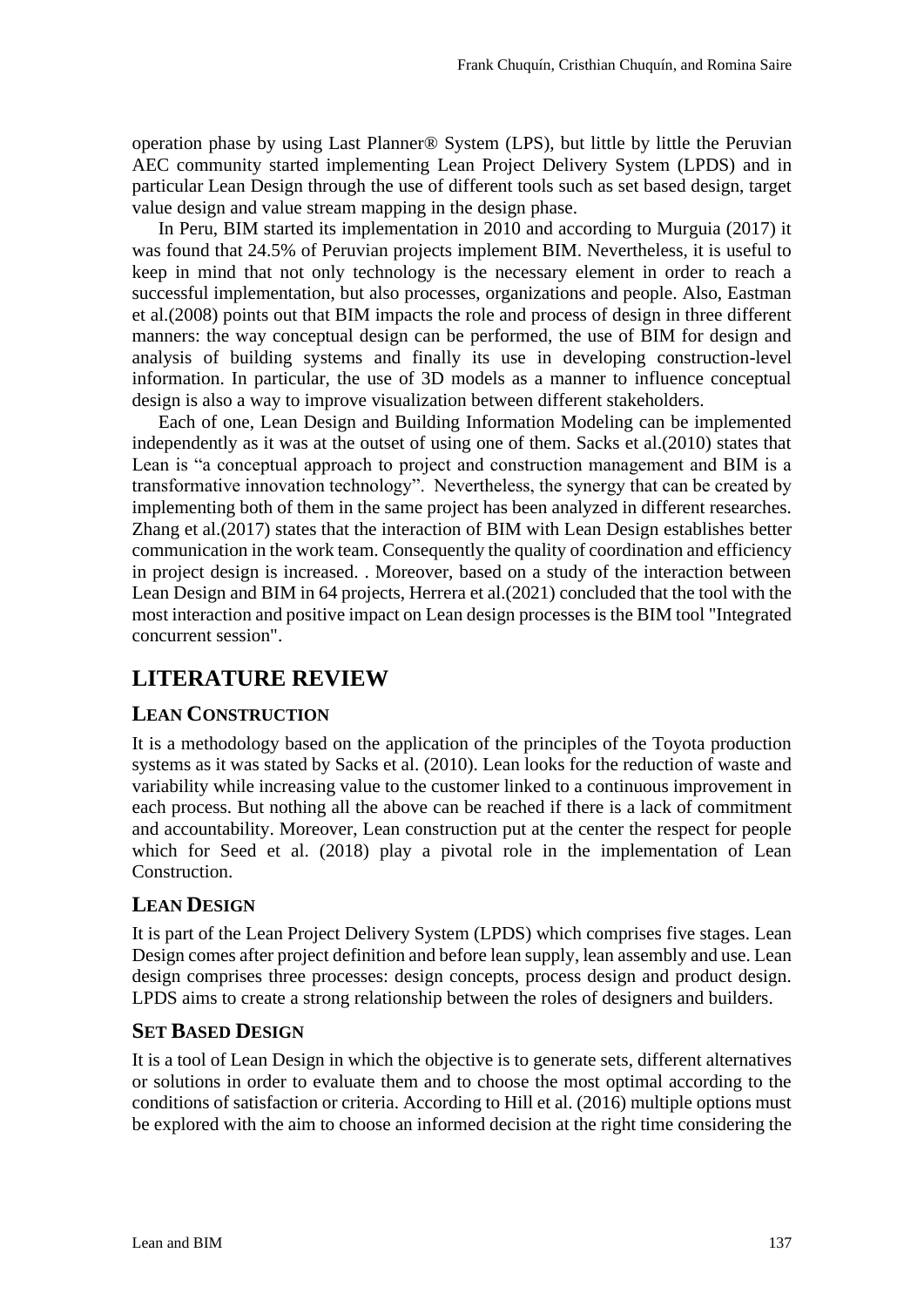last responsible moment. Each set of alternatives must be investigated and it is imperative to collect important information in order to support a decision.

### **VALUE STREAM MAPPING**

This tool permits to map the generation of value, waste and countermeasures when it is analyzed in a particular process. According to Seed et al.(2018) "a value stream mapping includes both material and information flows, decision points, handoffs and interaction between systems''. This tool encourages teams to evaluate the entire value stream by evaluating the value of each step and optimize the entire process through value stream mapping. This tool gives the opportunity of understanding the actual state of the process, this requires the input of all participants in the process.

#### **BUILDING INFORMATION MODELLING (BIM)**

According to the National Building information Modeling Standard (NBIMS), BIM is "an improved planning, design, construction, operation, and maintenance process using a standardized machine-readable information model for each facility, new or old, which contains all appropriate information created or gathered about that facility in a format useable by all throughout its lifecycle". Moreover, Eastman et al. (2008) defines BIM as "a modelling technology and associated set of processes to produce, communicate, and analyze building models". Those building models (digital representation through parametric objects) are composed by components that contain data in a consistent, non redundant,and coordinated manner.

#### **INTEGRATED CONCURRENT SESSION (ICE)**

Eastman et al. (2008) pointed out that ICE session is a collaborative work that involves different stakeholders such as: design team, engineering-technical specialists and consultants. The same authors states that ICE is "a special integration event consisting of three elements: product and project performance metrics, BIM + simulation, and process design. It is a problem-solving technique that looks for speeding up solutions considering different points of view.This design reviews are set in an I-room where stakeholders discuss aspects of the design on large screens. Moreover, by including ICE sessions in the design schedule when important decisions are made, it is possible to accelerate the evaluation of different alternatives.

### **PROBLEM**

It is unknown to what extent those interactions between Lean principles and BIM functionalities create relevant positive or negative interactions that can be clearly understandable in terms of benefits and cost for practitioners in the AEC industry. According to Sacks et al.(2010) there are 56 interactions between Lean principles and BIM functionalities that could be analyzed in detail.

### **HYPOTHESIS**

Four Lean and BIM tools (set based design, value stream mapping, a 3D model, and integrated concurrent sessions) were implemented with the hypothesis that these tools would provide a positive interaction since they would address problems earlier and facilitate the reduction of restrictions (i.e. less requests for information and fewer claims) in the construction phase.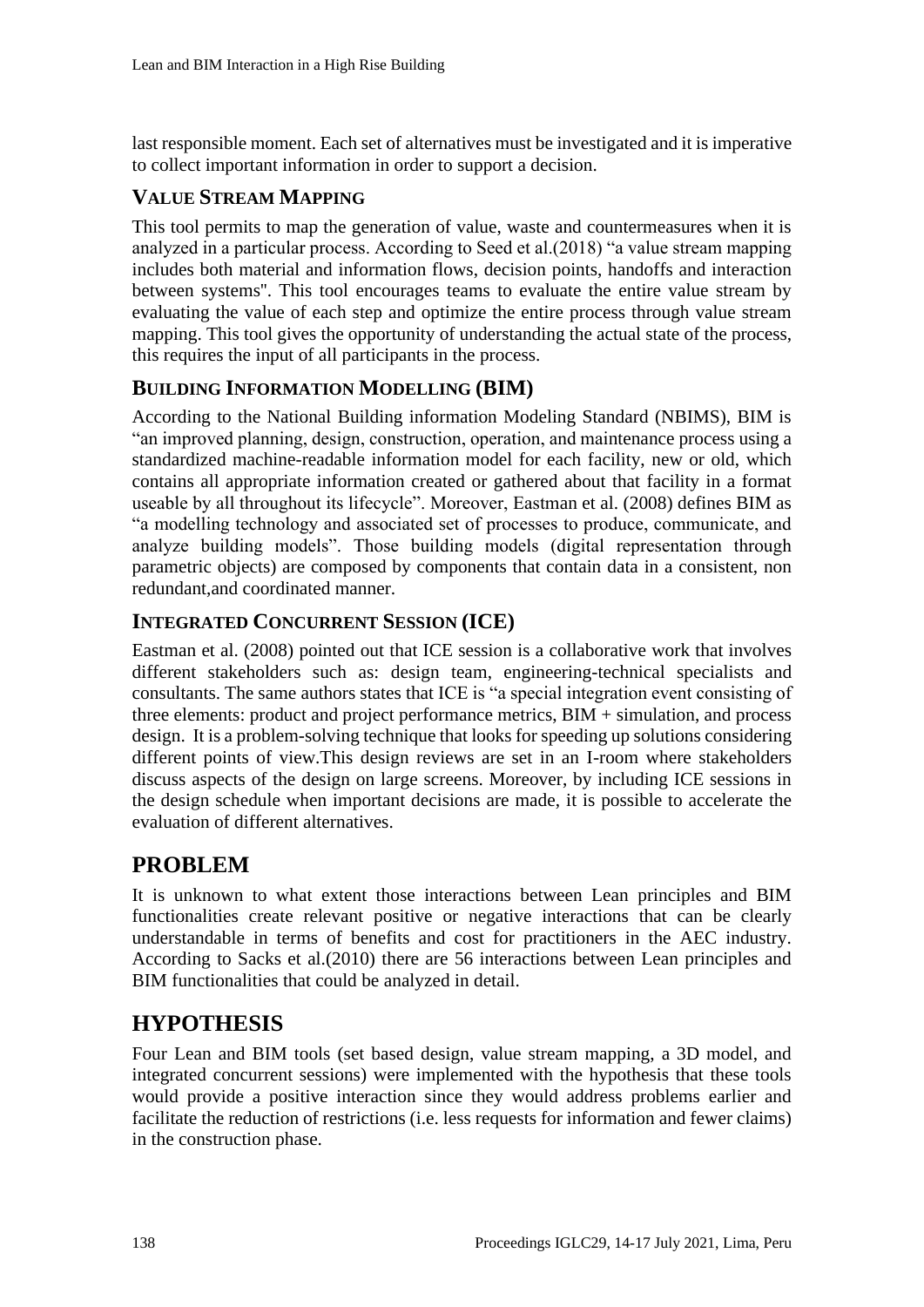### **METHODOLOGY**

The approach of this research is divided in two stages: design and construction. **Figure 1** shows the steps and components in each stage. In the design process it is planned to implement four tools: value stream mapping, set based design, 3D model and ICE sessions. Then, training is necessary for those stakeholders who are unfamiliar with these tools.

At the end of the design process a qualitative analysis is done through surveys to the stakeholders involved. Also, a quantitative analysis about the results reached with the four tools at the design stage is made, each interaction is analyzed. There were two interactions analyzed: a) value stream mapping and ICE sessions and b) set based design and 3D model.

In the construction stage, two types of information are collected: requests of information and claims. That information is categorized and the ones which are linked to design is described in detail and a quantitative analysis is made using two metrics: a) number of RFI (related to design and b) claims (related to design).

The research period took from the design phase until the handover of the infrastructure to the final client. Then, the exact time frame for the design phase was 6 months and 12 months for the construction phase, so we data collection took 18 months.



Figure 1: methodology implemented

### **RESULTS**

### **1. VSM AND ICE SESSIONS**

The involvement of each of the participants (architect, structural engineer, electrical engineer and plumbing engineer) were relevant for the construction of the entire value stream mapping.. It is important to highlight that as part of the flow process it was incorporated ICE sessions as part of the mapping.

The VSM permits to analyze each step in the flow. One result was that stakeholders paid close attention to one section of the entire VSM. This section is the one that shows more interaction between architects and structural engineers at the beginning of the design process. **Figure 2** shows this interaction. In this first section, it is important to get the preliminary design in accordance with the pre dimensioning of different structural elements. It must be highlighted how the work of each other interacts and how they are involved in an ICE session. Different aspects are addressed in this ICE session such as: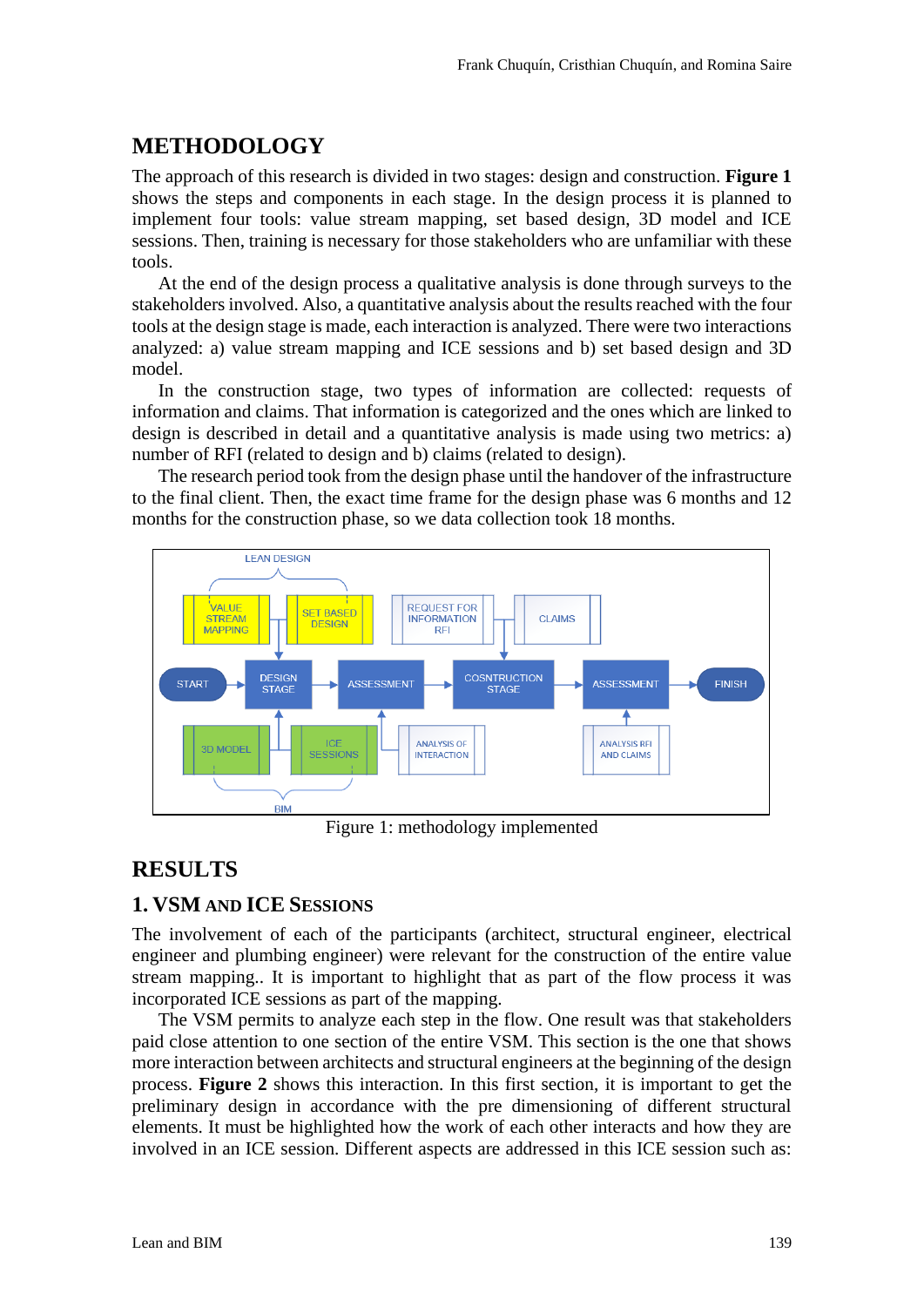height of the beams, thickness of the slabs as well as lengths and thickness of shear walls and columns. This stage finalizes with the approval of the preliminary design (predimenionsing) and an architecture update.



Figure 2: Actual VSM-section 1.

In this first section, the total time of value activities is 28.5 days and the total time of non value activities is 5 days. Four opportunities for improvement were detected. OP1: 2 business days takes to arrange an ICE session. OP2: the proposal from the structural engineer about pre-dimensioning is assessed by the architect in 2 business days. OP3: pre dimensioning takes 12 business days by structural engineer. OP4: architect takes 15 business days in preparing preliminary architectural designs and to have ready the geotechnical study.

Once the actual state is graphed in **Figure 2** and stakeholders understand the value chains. A realistic and future scenario is discussed and **Figure 3** shows the corresponding value stream mapping of the analyzed section.



Figure 3: New and committed VSM-Section 1.

The design team was committed to this new value stream mapping (**Figure 3**) and they finally met the times. In this VSM, the total value time of the value activities is 24.5 days, which means a 14% reduction compared to the former VSM (**Figure 2**). The reduction in duration of activity 1 (A1) and activity 2 (A2) was the cause of that time saving. Moreover, the total time of non value activities is 3 days, which means a reduction of 40% compared to the former VSM.

There was a second section of the VSM that was analyzed in an ICE session. This second section starts with the updated architecture (the output in section 1) which triggers the following structural design processes: slab design, seismic analysis, beams design, shear wall design, columns design and foundation design. In this flow process an ICE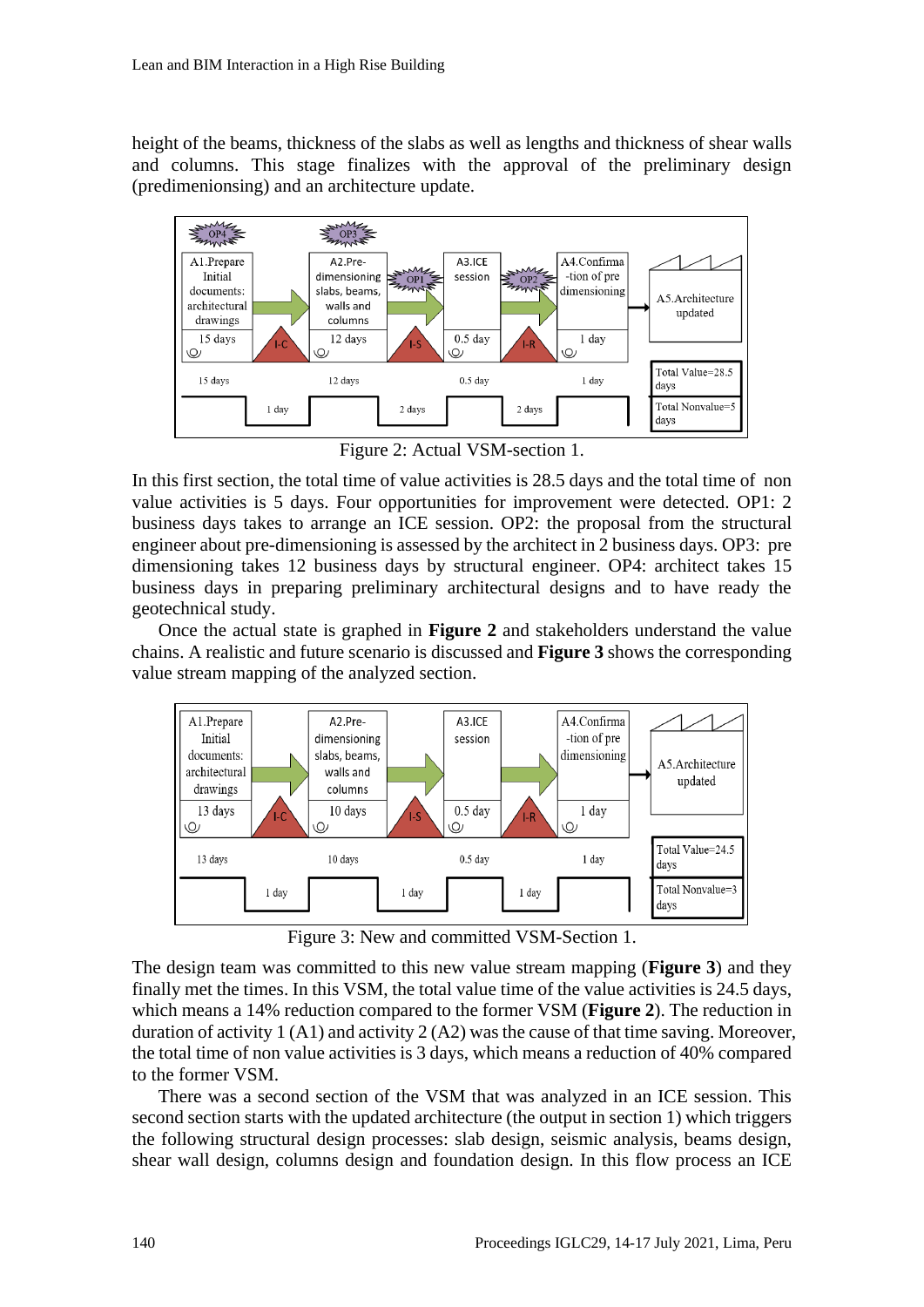session is scheduled. This section deals with issues such as: clash detection and value engineering.

At the end of the design process a survey was done to those stakeholders involved in the implementation of these two tools (VSM and ICE), 70% of participants mentioned that those tools were useful for their work and they are keen on applying them in future projects. Also, 90% of people pointed out that training was the most critical factor for success.

#### **2.SET BASED DESIGN AND 3D MODEL**

As part of the implementation of lean design tools, set based design was used. There were three different alternatives for the foundation of the building. This happened because adequate bearing capacity of the soil is reached at a great depth. The alternatives were:

Option 1: It is to use a mixture of simple spread footing with strap footing with the disadvantage that the length of the vertical elements (columns and shear walls) have to increase in order to make it possible for footings to reach the ground with enough bearing capacity.

Option 2: It is to implement micro piles as foundation in order to reach the appropriate soil with enough bearing capacity.

Option 3: it is to include a semi-basement floor. By adding a floor the level of the last basement is lowered. This inclusion decreases the length of columns and shear walls. Then, the foundation is located in a soil with appropriate bearing capacity.

A 3D model (**Figure 4**) helps stakeholders to deeply understand the implications of each alternative.



Figure 4: 3d model (left) and lower basement (right)

Those three alternatives were analyzed in terms of costs, benefits and duration (time of execution). **Table 1** shows the different options and the criteria taken into account for the selection one.

| Table 1: Comparison between different options |                 |                 |           |  |  |  |
|-----------------------------------------------|-----------------|-----------------|-----------|--|--|--|
| Category                                      | <b>Option 1</b> | <b>Option 2</b> | Option 3  |  |  |  |
| Cost \$                                       | 53,731          | 41,791          | 150,775   |  |  |  |
| Benefits \$                                   |                 | 0               | 104,000   |  |  |  |
| Net Cost                                      | -53,731         | -41,791         | $-46,775$ |  |  |  |
| Duration (days)                               | 14              | 21              | 21        |  |  |  |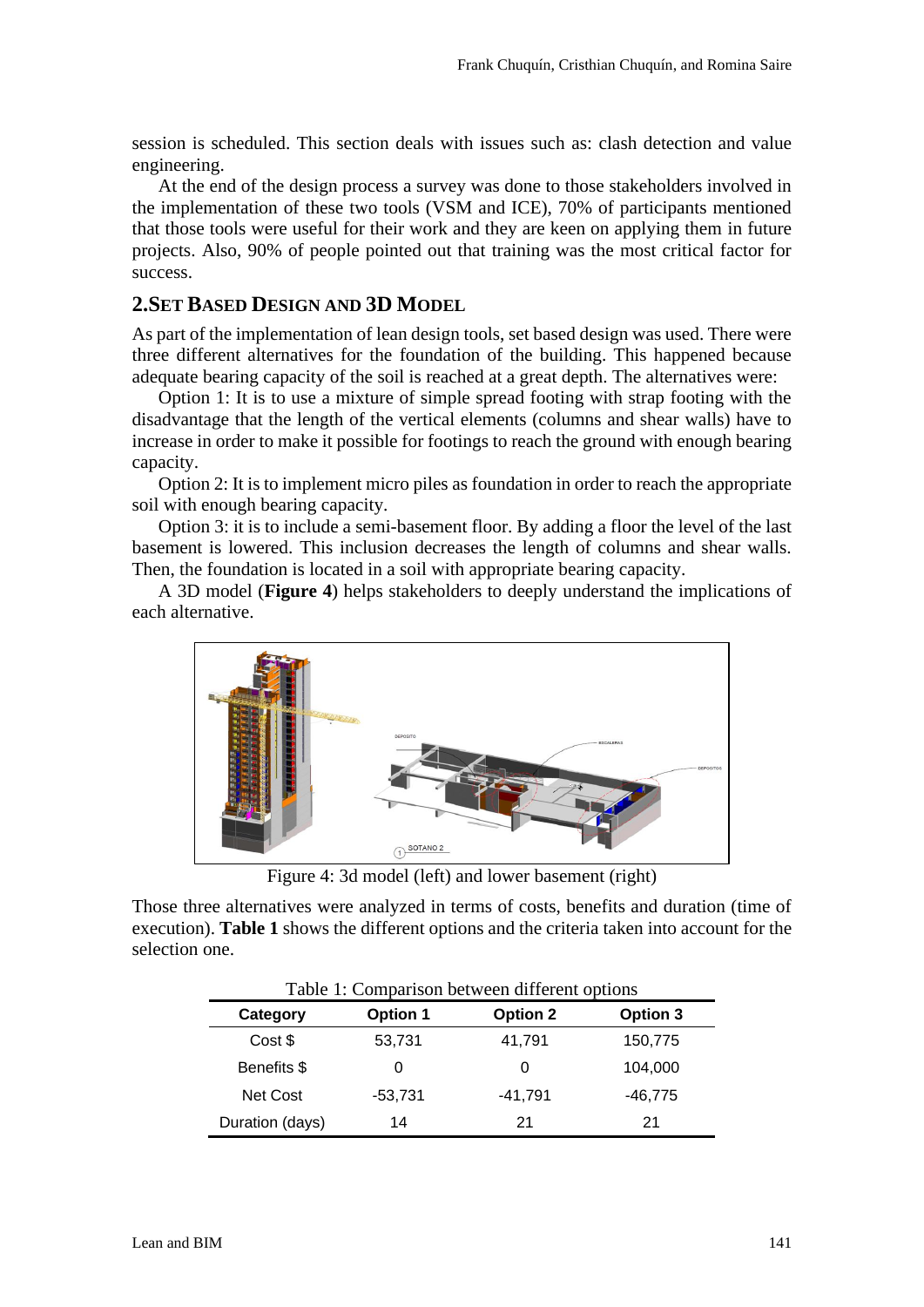Finally, the stakeholders involved found that the third alternative could give an advantage over the others. This is because, in this option, there is the opportunity to generate two new apartments for selling (the row of benefits in the table 1). Then, the third option was selected because it gives a net cost better than option 1, which means a 12.9% reduction in cost. Even though option 3 costs 10.7% more than option 2, this opportunity to have more area to sell (two new apartments) outweigh option 2 from the business point of view of the decision makers.

At the end of the design process a survey was done to those stakeholders involved in the implementation of these two tools (SBD and 3D model BIM), 50% of participants mentioned that those tools were useful for their work and they are keen on applying them in future projects. Also, 100% of people pointed out that training and technology were the most critical factor for success.

#### **3. REQUEST FOR INFORMATION AT CONSTRUCTION PHASE**

Once the design had finished, the construction phase started and during this period some requests for information (RFI) were generated by the contractor for different circumstances and moments. Then, those RFI were collected and analyzed. Four types of categories were considered: scope change, queries, design issues, and clashes.The description of each one is:

Scope changes: An instruction from the owner about changes in the scope generates doubts in the contractor. Then, an RFI was issued for details.

Queries: The contractor issued an RFI because it needed clarification or it was difficult to understand the specification by any member of the contractor´s team.

Design issues: An error in the design and/or specifications was found by the contractor and a RFI was issued in order to solve the problem.

Clashes: The designs of different specialities showed inconsistencies and incompatibilities. Then, an RFI was issued.

The following **Table 2** shows the quantity and percentage for each category of RFI for the case presented in this paper (project 1) and historical data from a previous project (project 2).

| Table 2: RFI by category for project 1 and project 2 |                                         |            |                                                            |            |  |  |  |
|------------------------------------------------------|-----------------------------------------|------------|------------------------------------------------------------|------------|--|--|--|
|                                                      | Project 1 (Lean and BIM<br>interaction) |            | Project 2 (withouth Lean and<br><b>BIM</b> implementation) |            |  |  |  |
| Category                                             | Quantity                                | Percentage | Quantity                                                   | Percentage |  |  |  |
| Scope<br>change                                      | 47                                      | <b>27%</b> | 52                                                         | 23%        |  |  |  |
| Queries                                              | 56                                      | 32%        | 62                                                         | <b>27%</b> |  |  |  |
| Design issues                                        | 17                                      | 10%        | 32                                                         | 14%        |  |  |  |
| Clashes                                              | 54                                      | 31%        | 81                                                         | 36%        |  |  |  |
| Total                                                | 174                                     | 100%       | 227                                                        | 100%       |  |  |  |

As it is shown in table 2, there are 174 RFI in total in project 1 which means 23.3% of reduction from project 2 . The ones that are design related are the categories: design issues and clashes that represent 10% and 31% respectively in project 1. Those two categories sum up 71 RFI in total which represents 37.1% of reduction from project 2.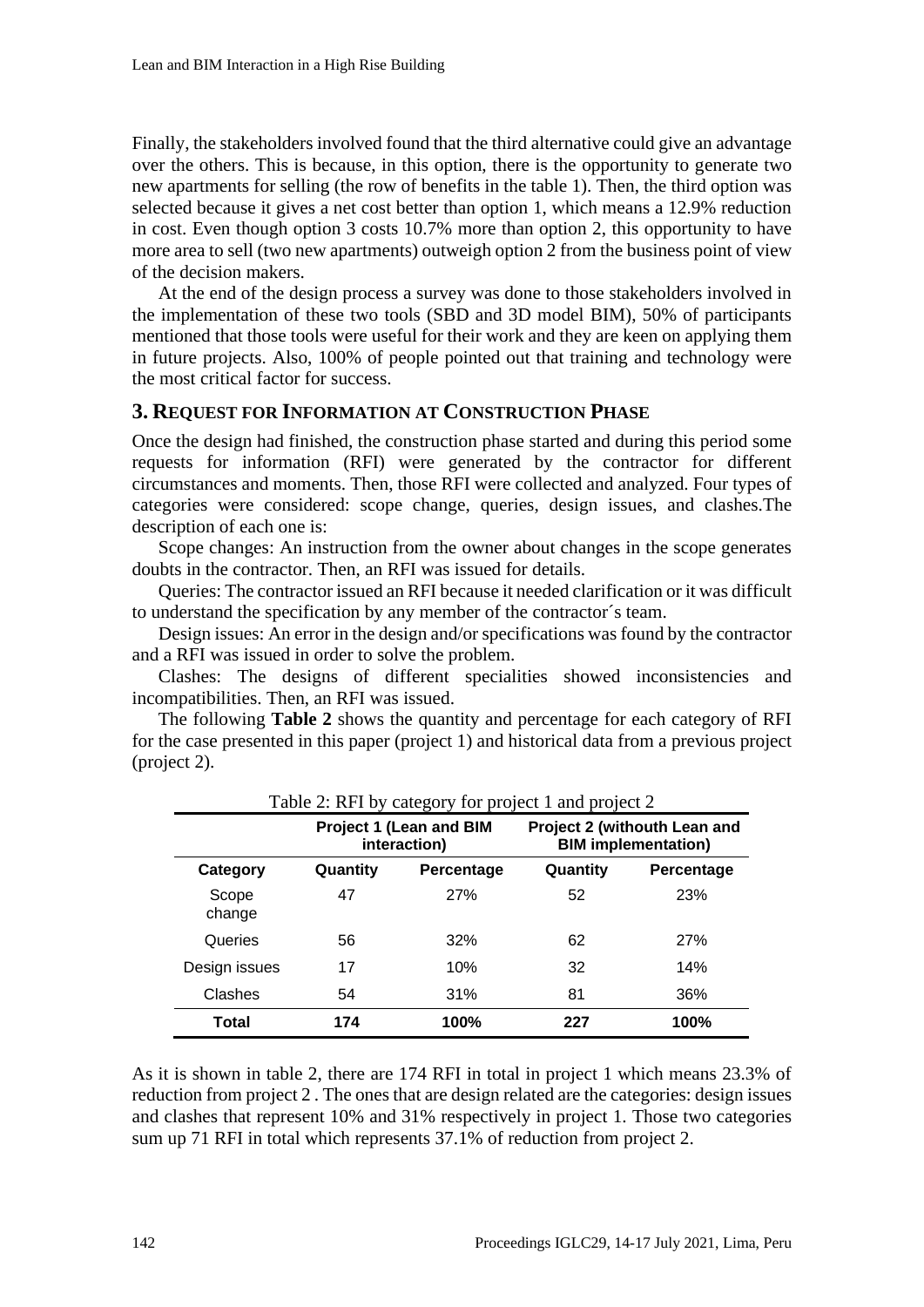| Table 3: Claims by category for project 1. |                           |                             |                          |                                         |  |  |
|--------------------------------------------|---------------------------|-----------------------------|--------------------------|-----------------------------------------|--|--|
| Category                                   | <b>Claims</b><br>Quantity | <b>Claims</b><br>Percentage | <b>Claims Cost</b><br>\$ | <b>Claims Cost</b><br><b>Percentage</b> |  |  |
| Scope change                               | 20                        | 22%                         | 26.124                   | 295                                     |  |  |
| Queries                                    | 22                        | 50%                         | 15.386                   | 17%                                     |  |  |
| Design issues                              | 45                        | 24%                         | 47.982                   | 53%                                     |  |  |
| Clashes                                    | 3                         | 3%                          | 1.186                    | $1\%$                                   |  |  |
| TOTAL                                      | 90                        | 100%                        | 90.679                   | 100%                                    |  |  |

An analysis of the claims presented by the contractor in this case study (project 1) was made. **Table 3** shows quantities and costs of those claims.

As it is shown in table 3, there are 90 claims in total in the case study (project 1). The ones that are design related are the categories: design issues and clashes that represent 24% and 3% respectively. Those two categories sum up 48 claims. Nevertheless, in terms of cost those two categories represent 54% of the total claims cost.

### **DISCUSSION**

The results show a positive interaction between those four tools implemented in the design stage. Participants found useful tools such as VSM and Ice sessions because they had the opportunity to see the changes that occurred in the design process by reducing the total time of value and non value activities.

In the case of SBD and a 3D model there are less people interested in replicating the experience. A plausible explanation is related to the demand for knowledge in technology that is necessary in this interaction and the resistance to change by senior engineers with more than 20 years of experience in the industry. The design teams had 60% of participants with a seniority level.

A critical factor pointed by participants in the survey at the end of the design stage was training and technology. Workshops were done not only for staff personnel, but also for engineers of other companies (structural, electrical and plumbing engineer) that integrated the design team.

About the results at the end of the construction stage, they show a reduction in the number of RFI in the case study compared to project 2, which follows a traditional approach (without lean and bim). Even though this reduction is 37.1%, it is still not significant. On top of that, the total cost of claims associated with design represents 54% of the total cost. An explanation of those results at the end of the construction stage could be the fact that the company is starting with the implementation of lean and bim tools in their projects and it is expected to gain more experience applying the tools in next projects.

### **CONCLUSIONS**

The Lean and BIM tools used in the design stage support the interaction found by Sacks et al. (2010). In particular all four tools (VSM, SBD, 3D model and ICE session) demonstrate the existence of the positive interaction between the lean principle: "decide by consensus, consider all options" and the BIM functionality "visualization of form". Nevertheless, the findings in this case study suggest another new interaction between the lean principle "focus on concept selection" with the BIM functionality "visualization of